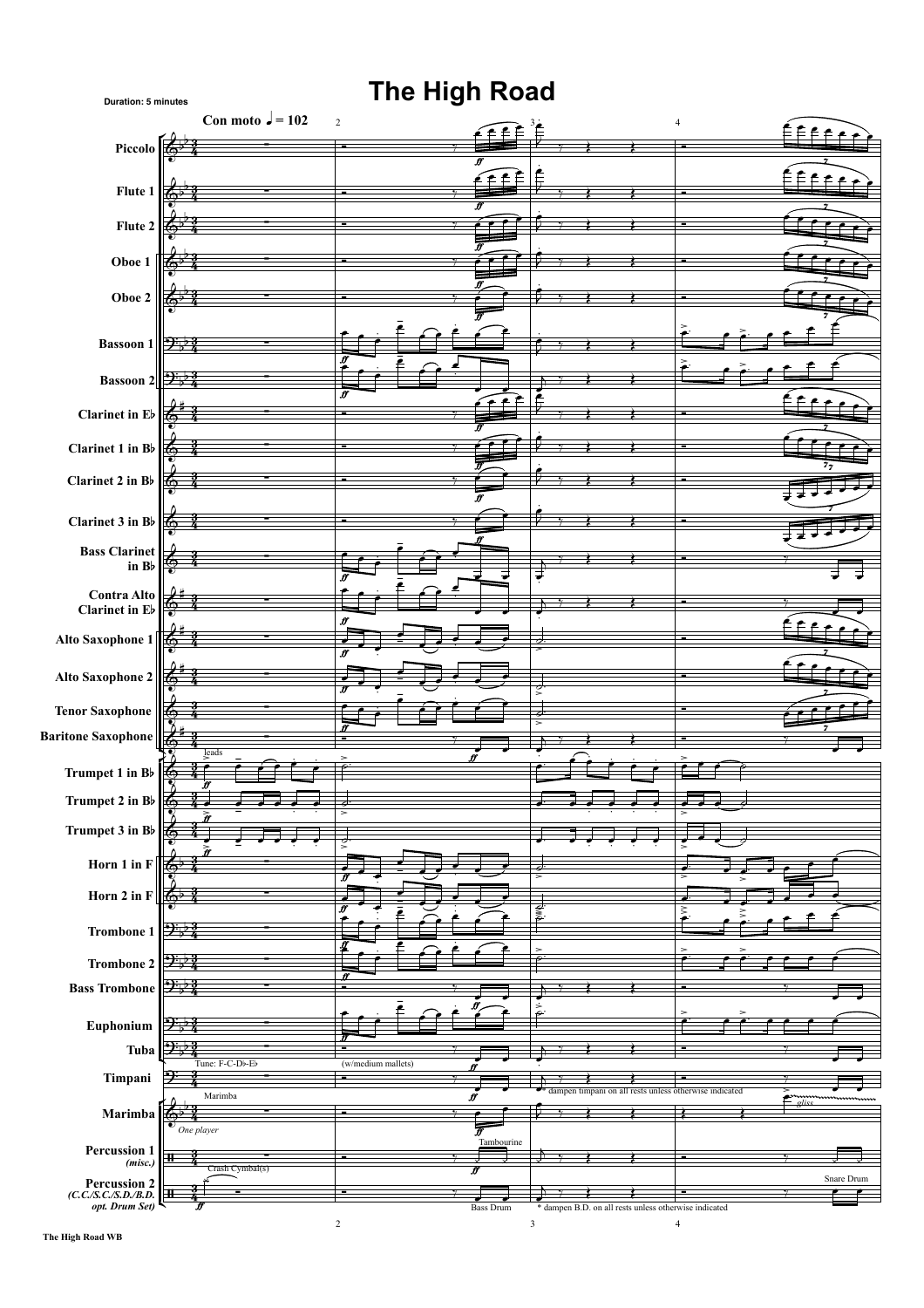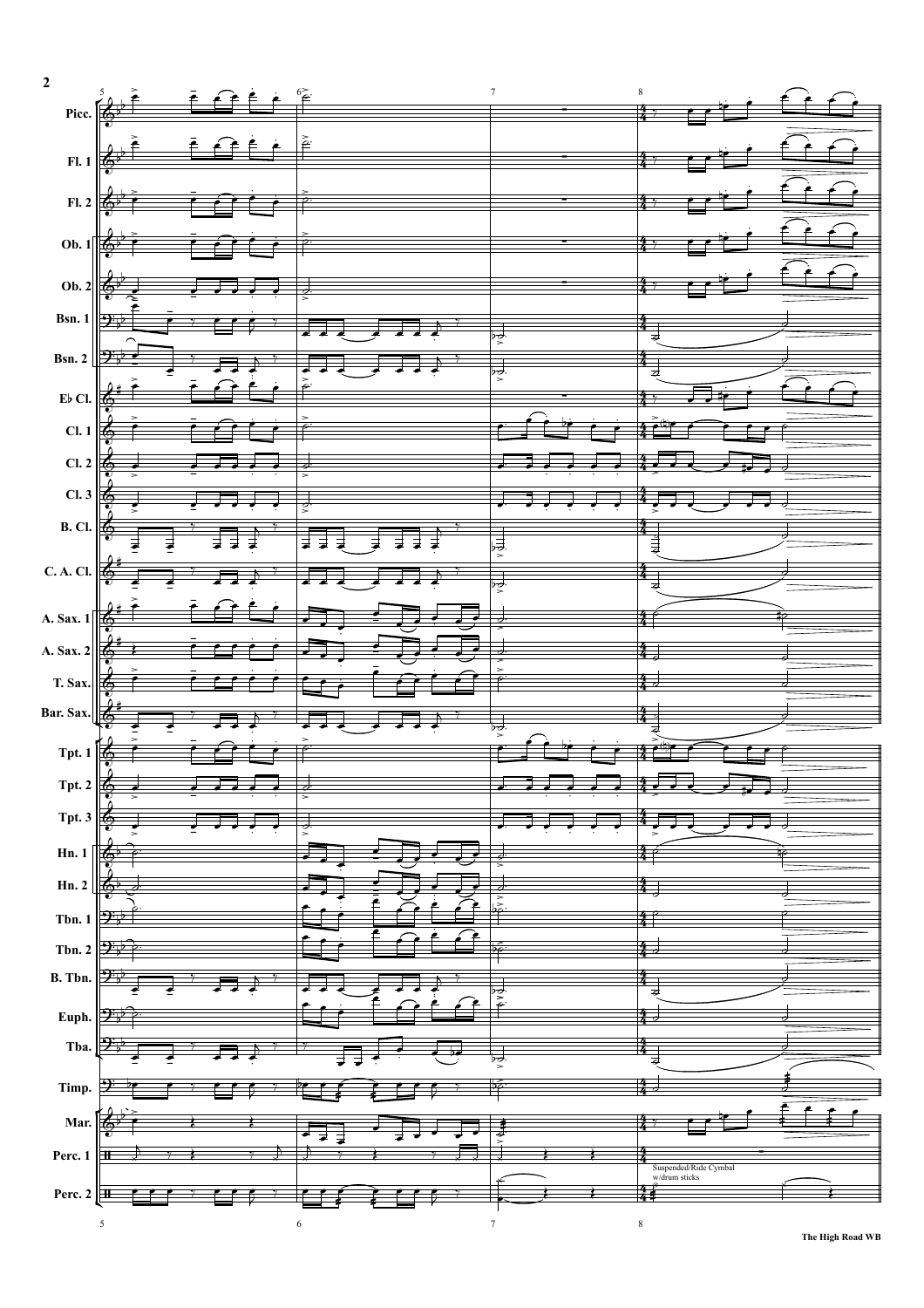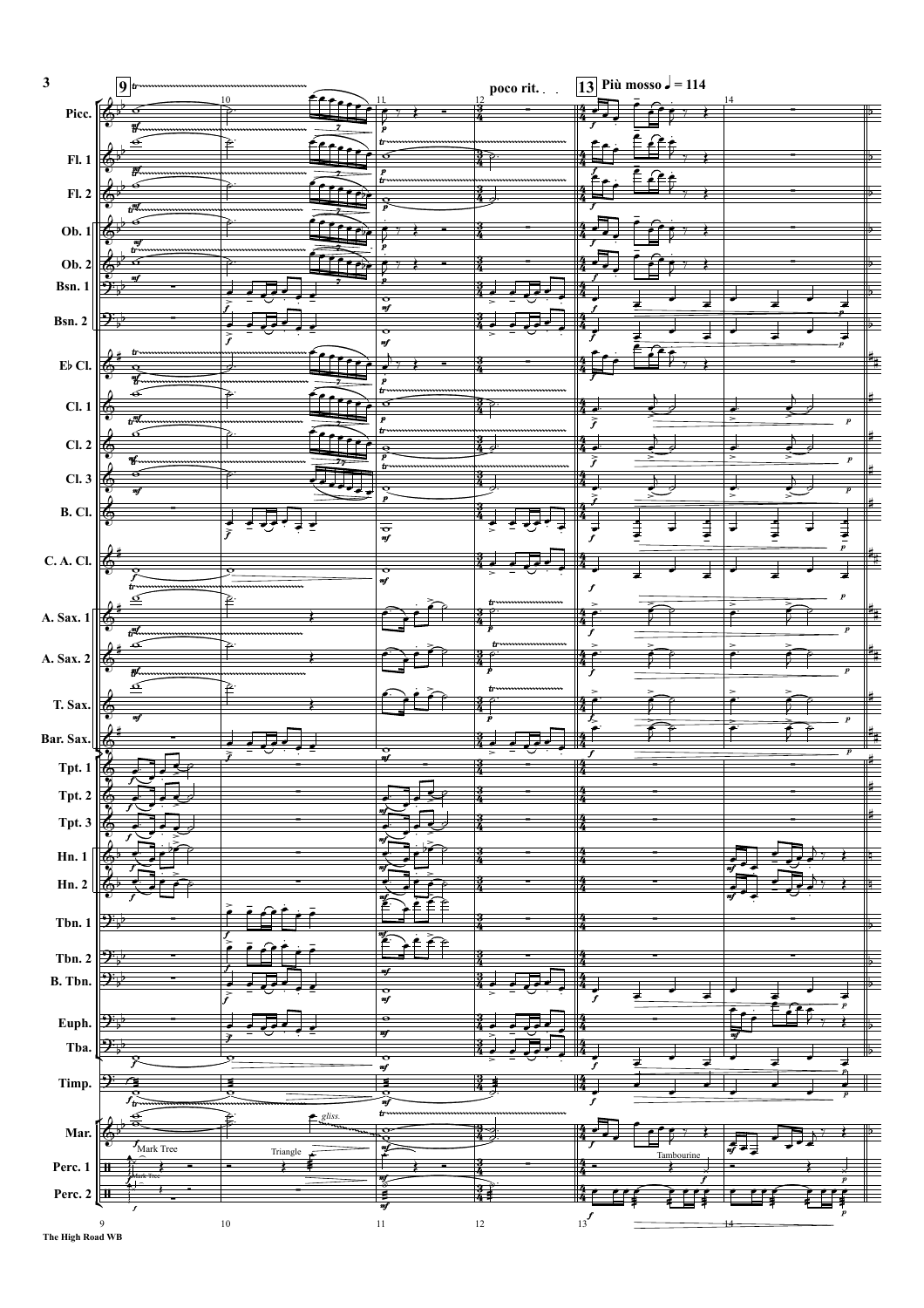

The High Road WB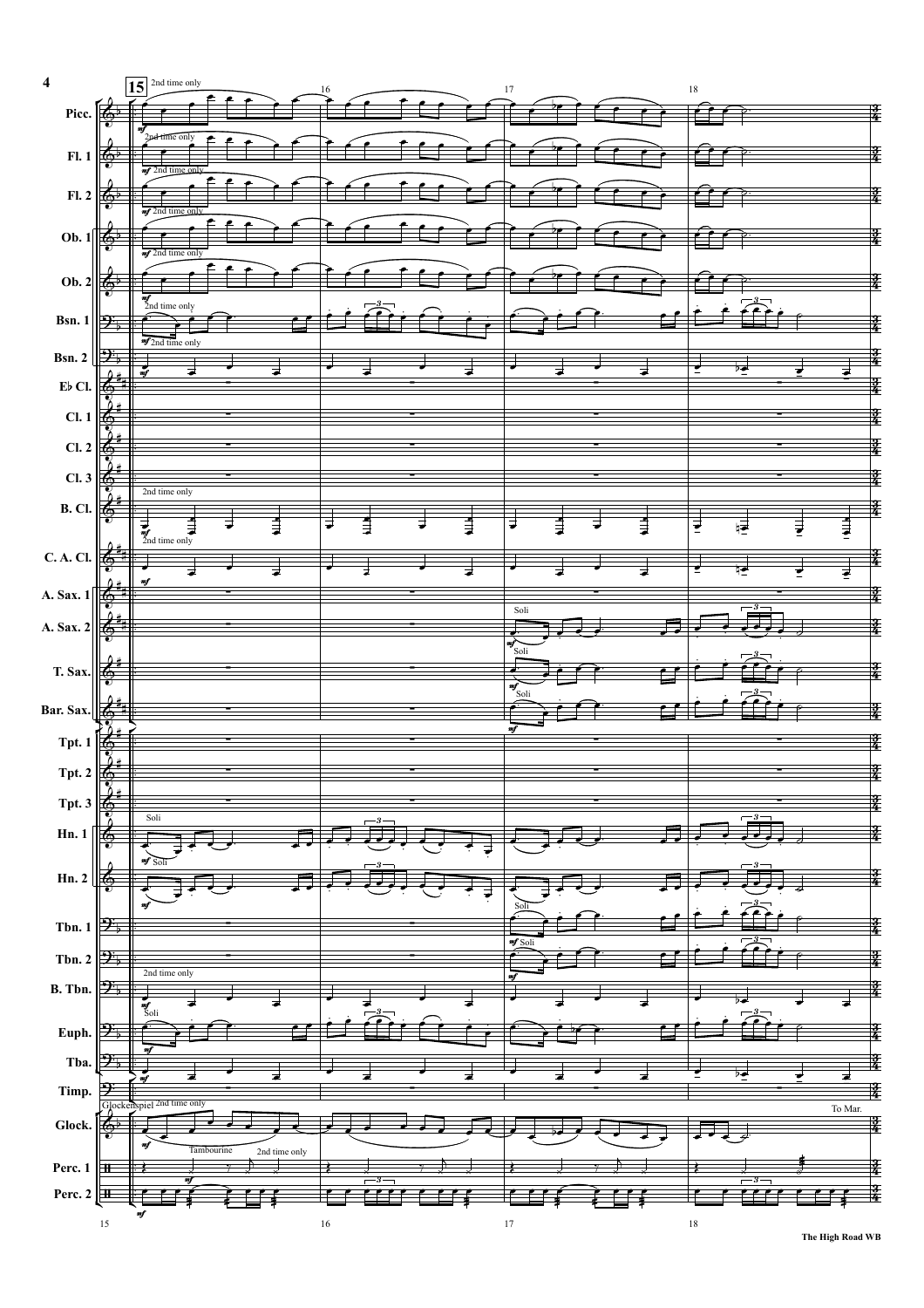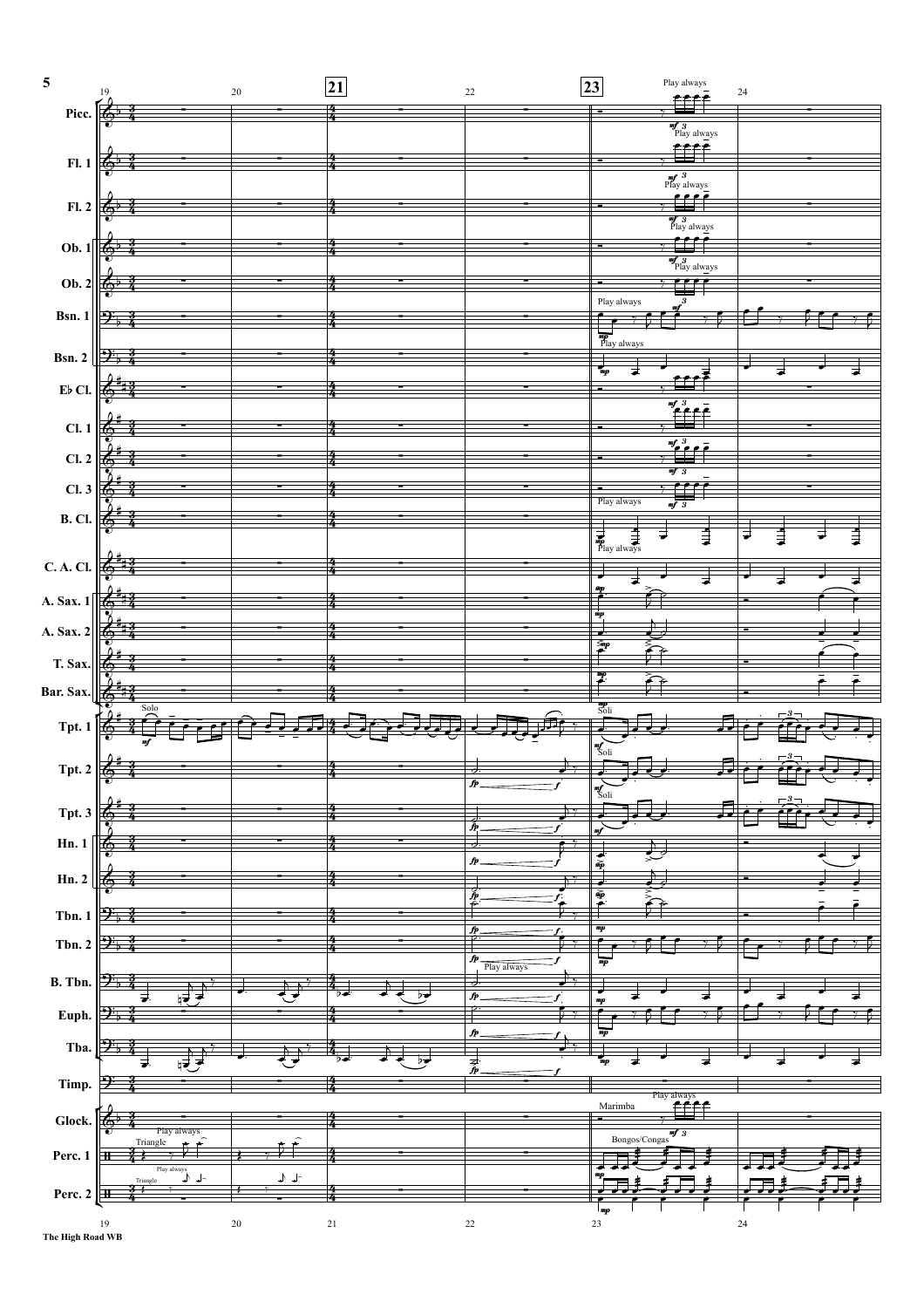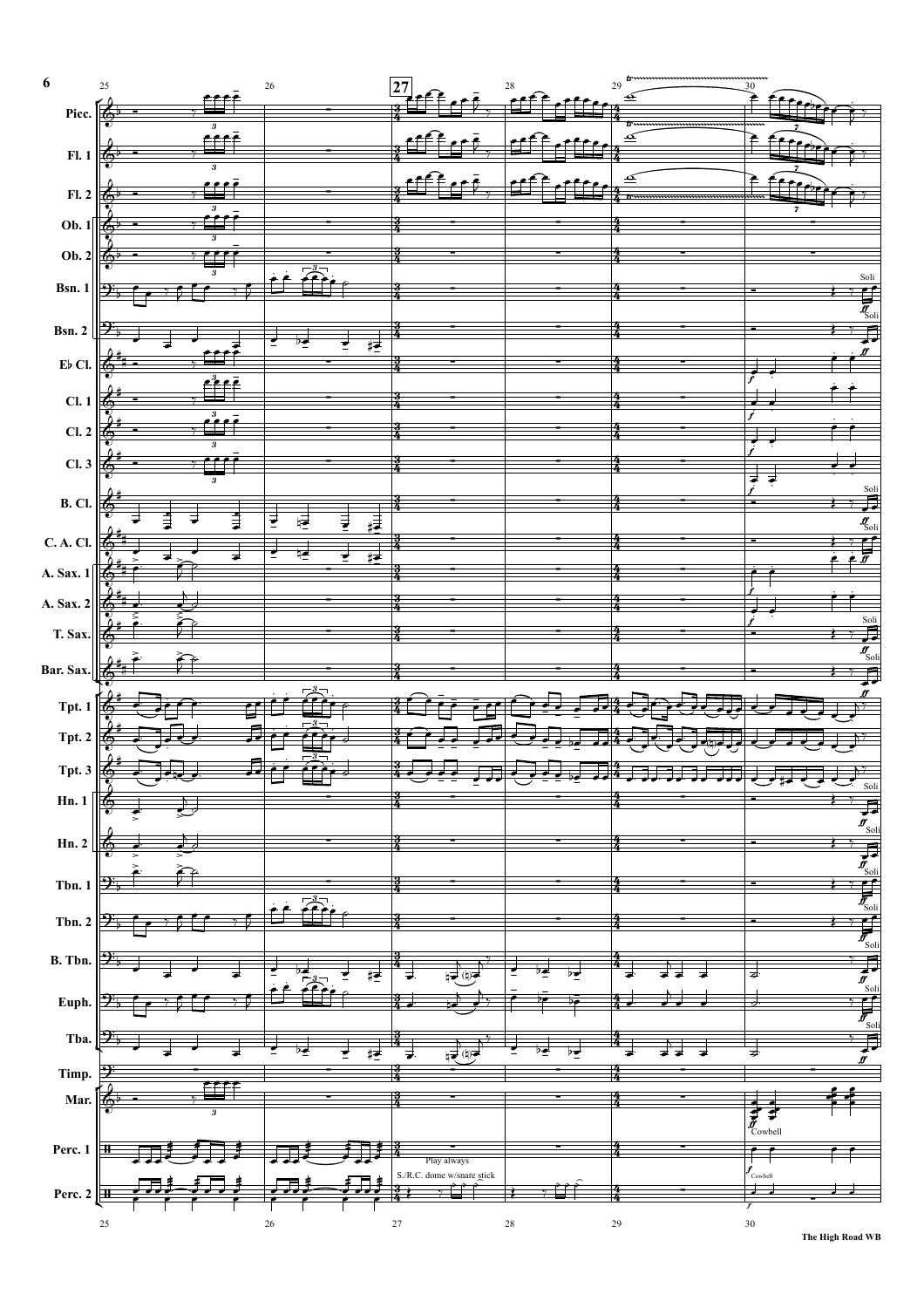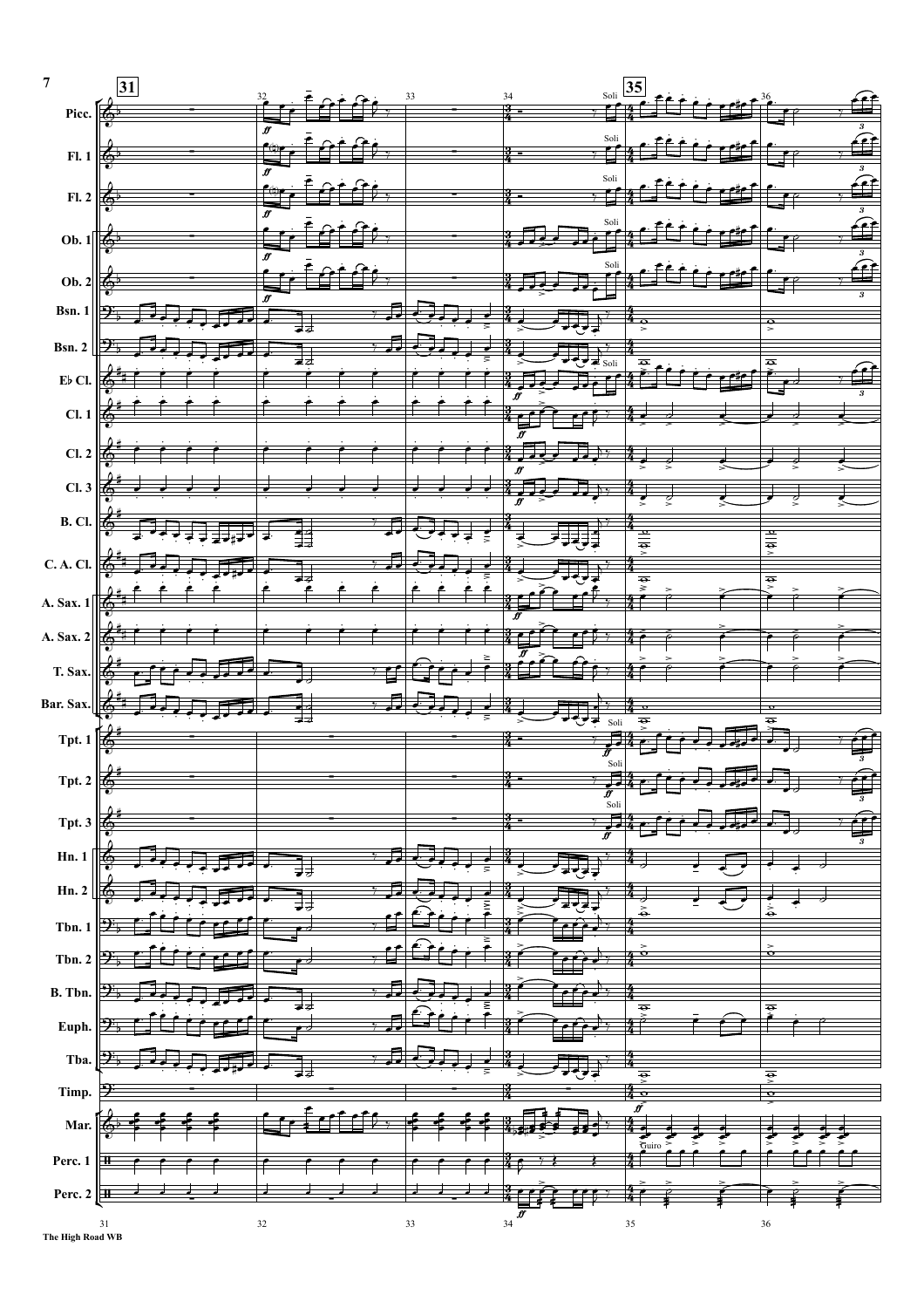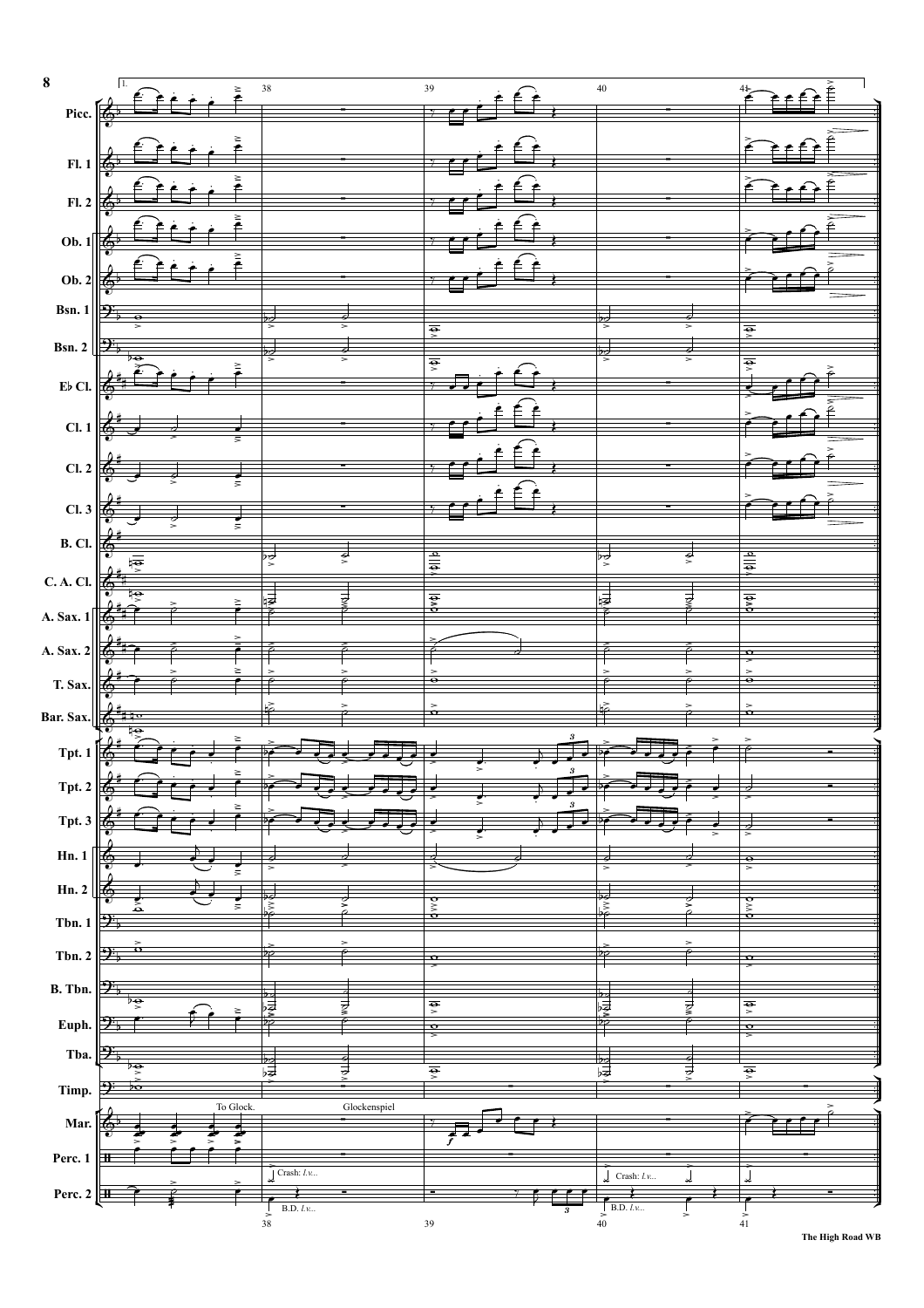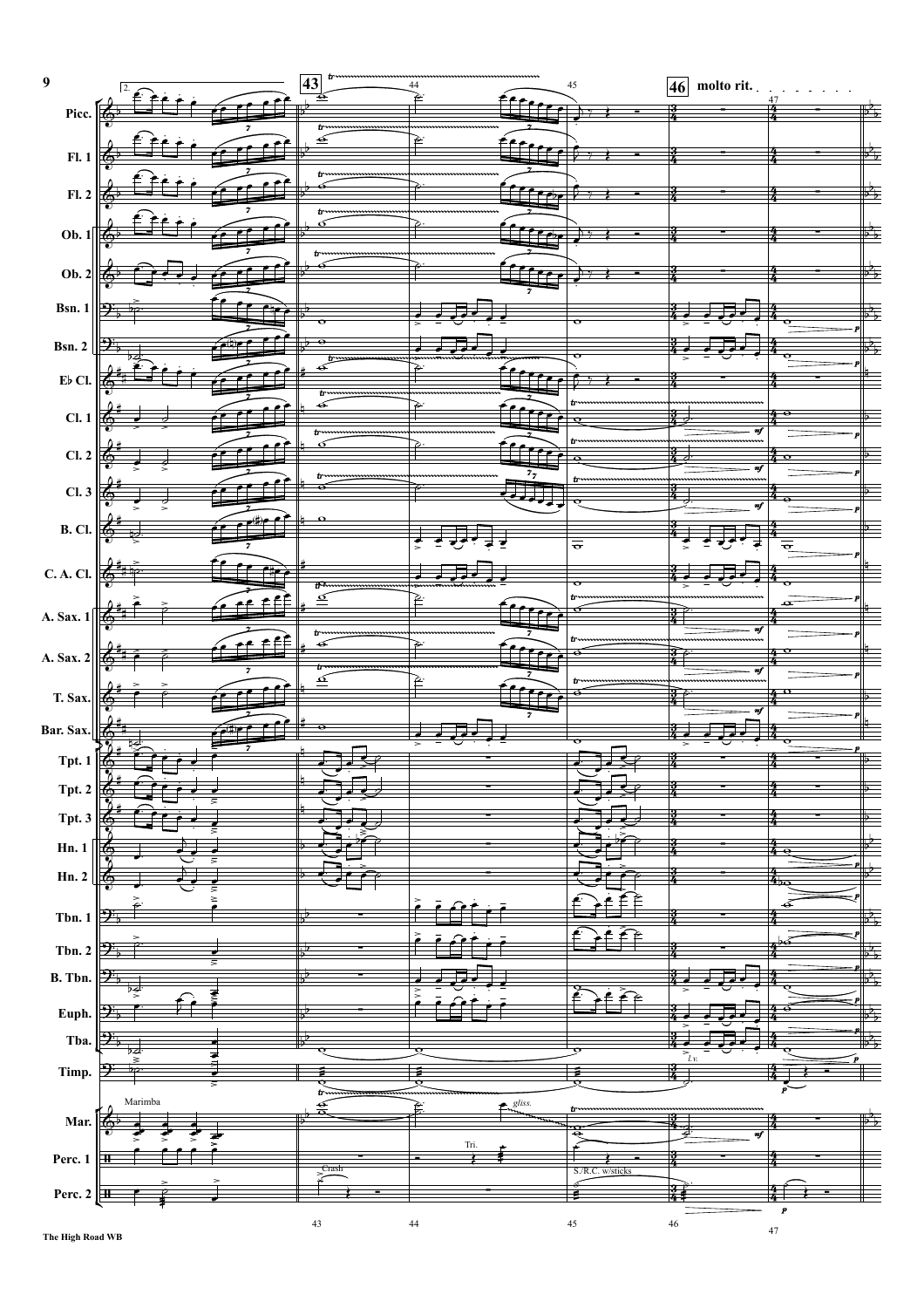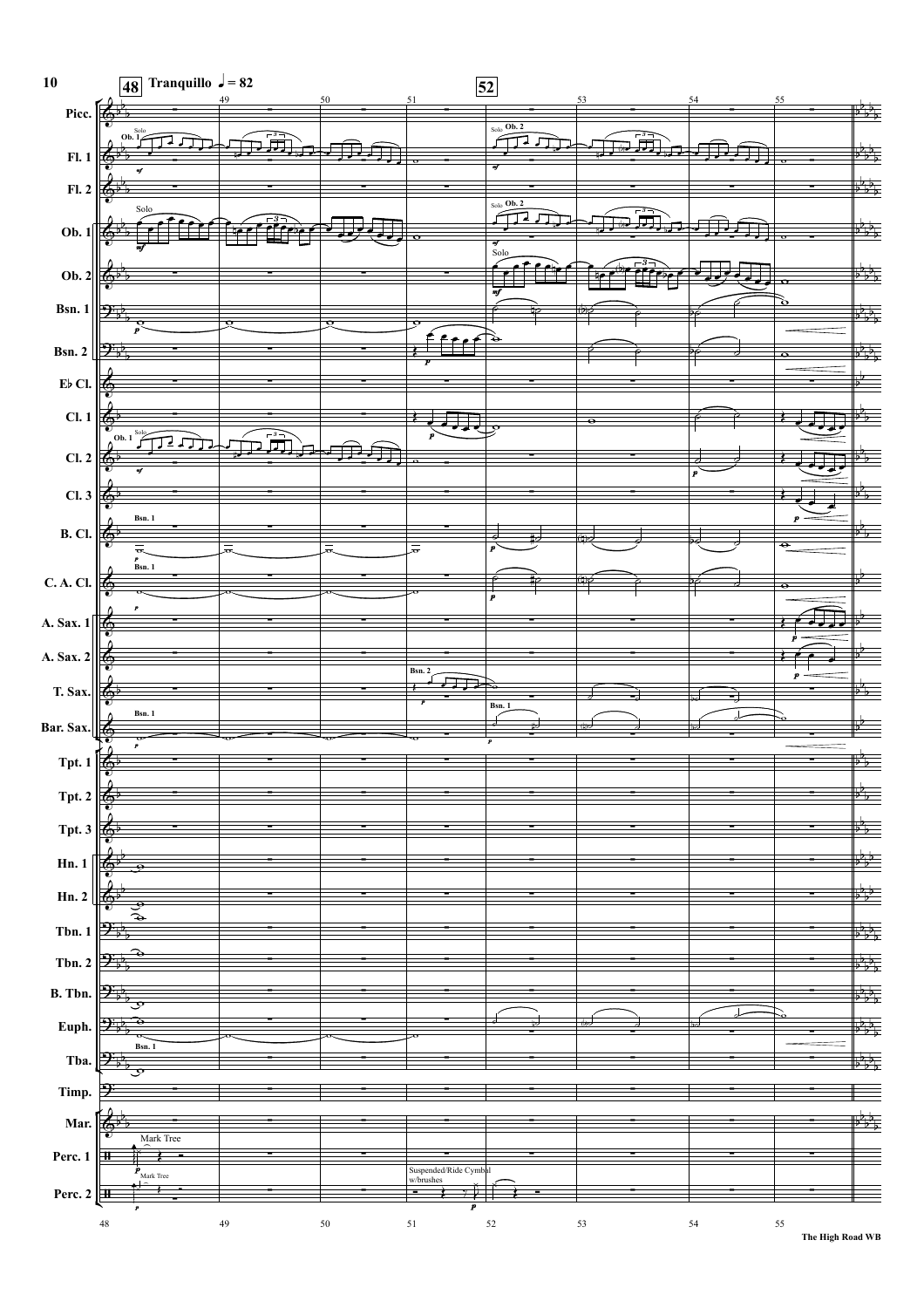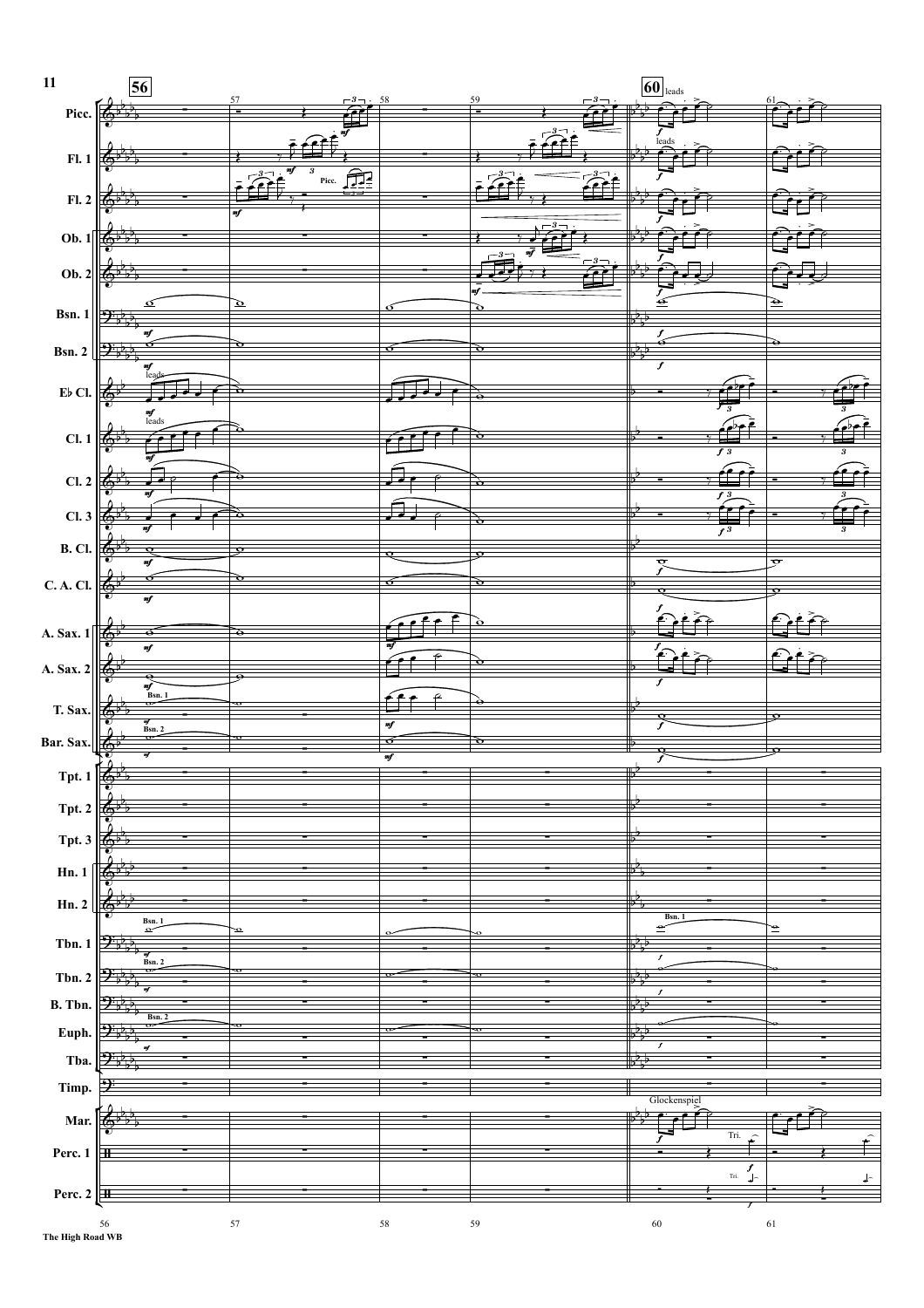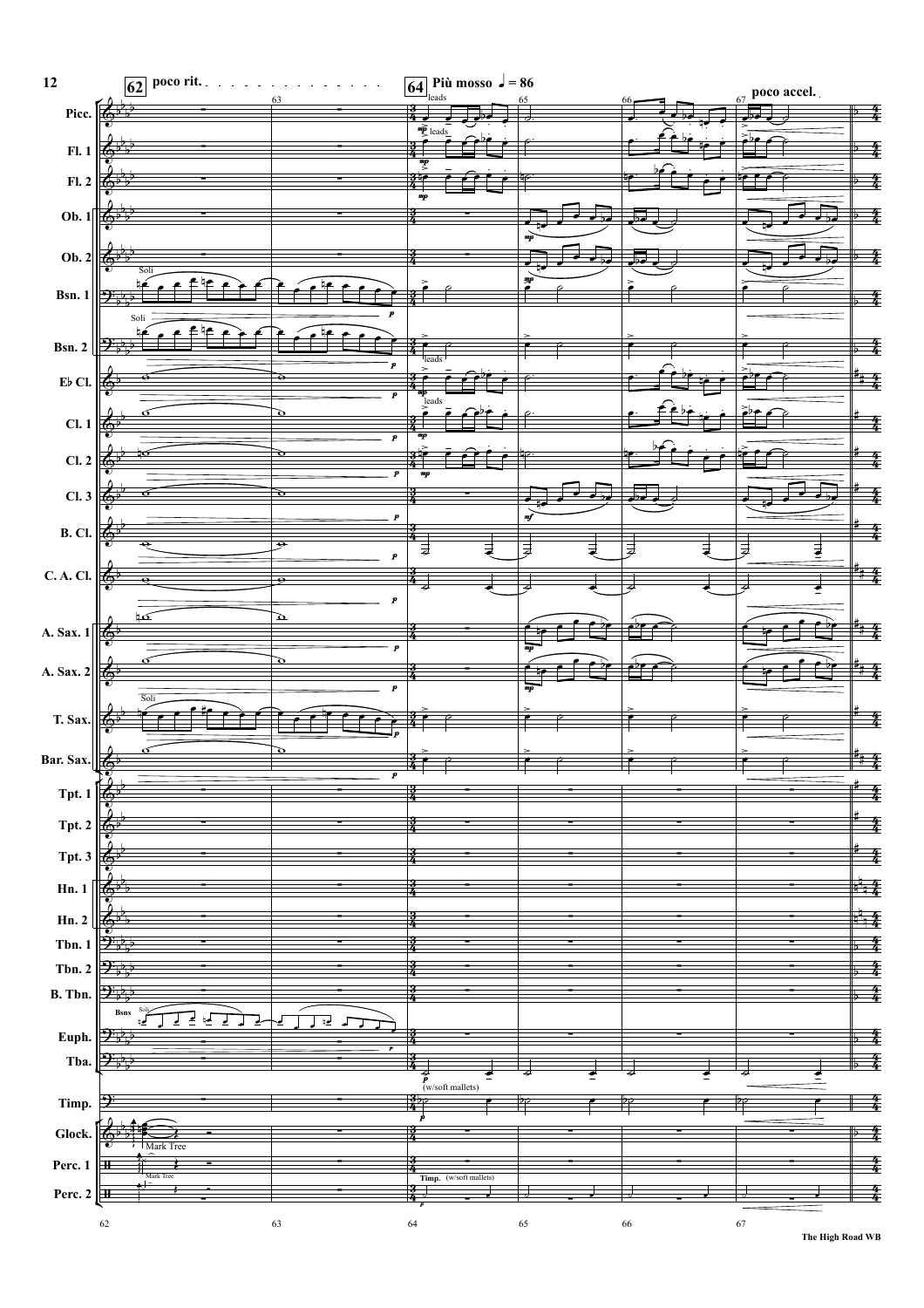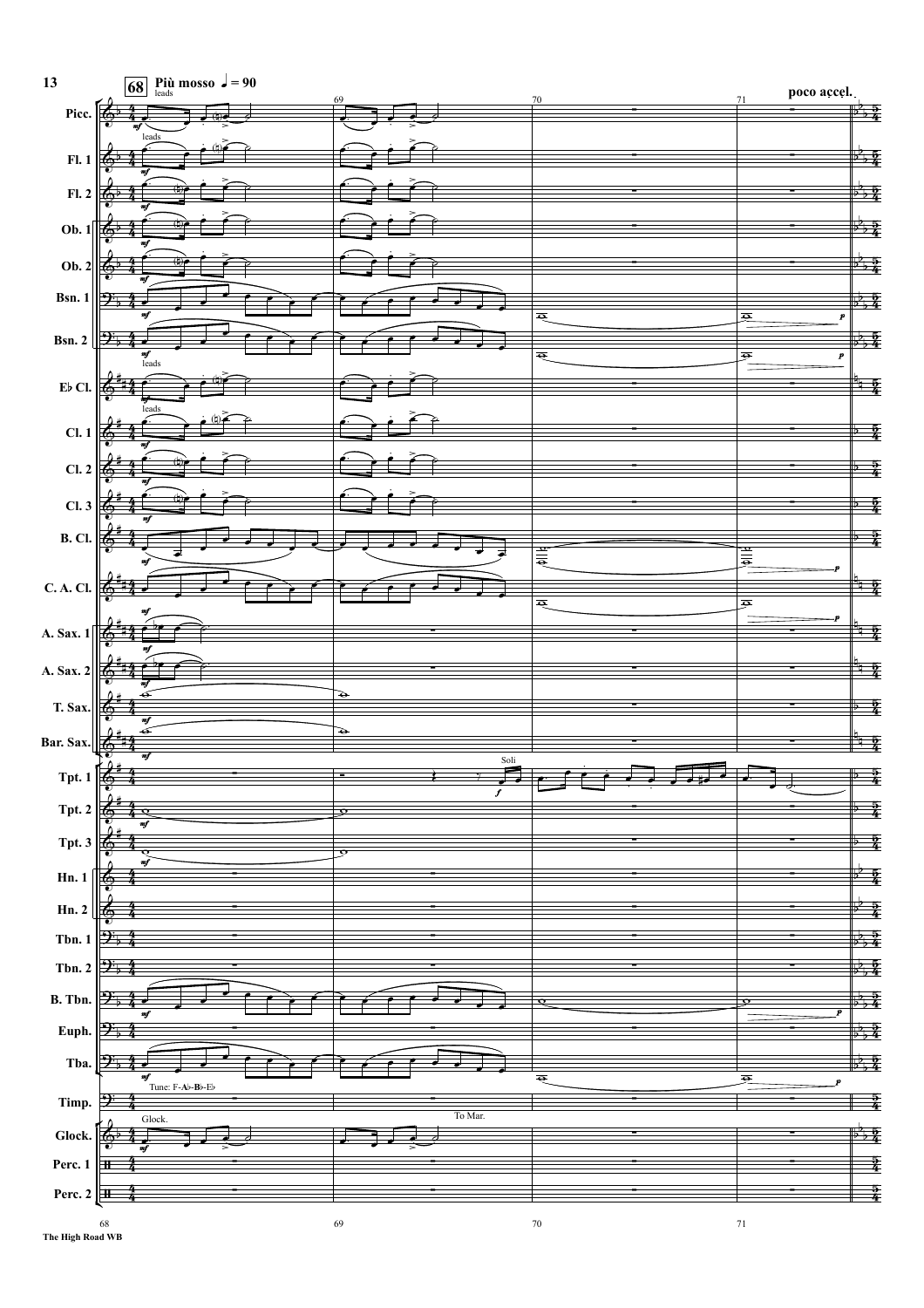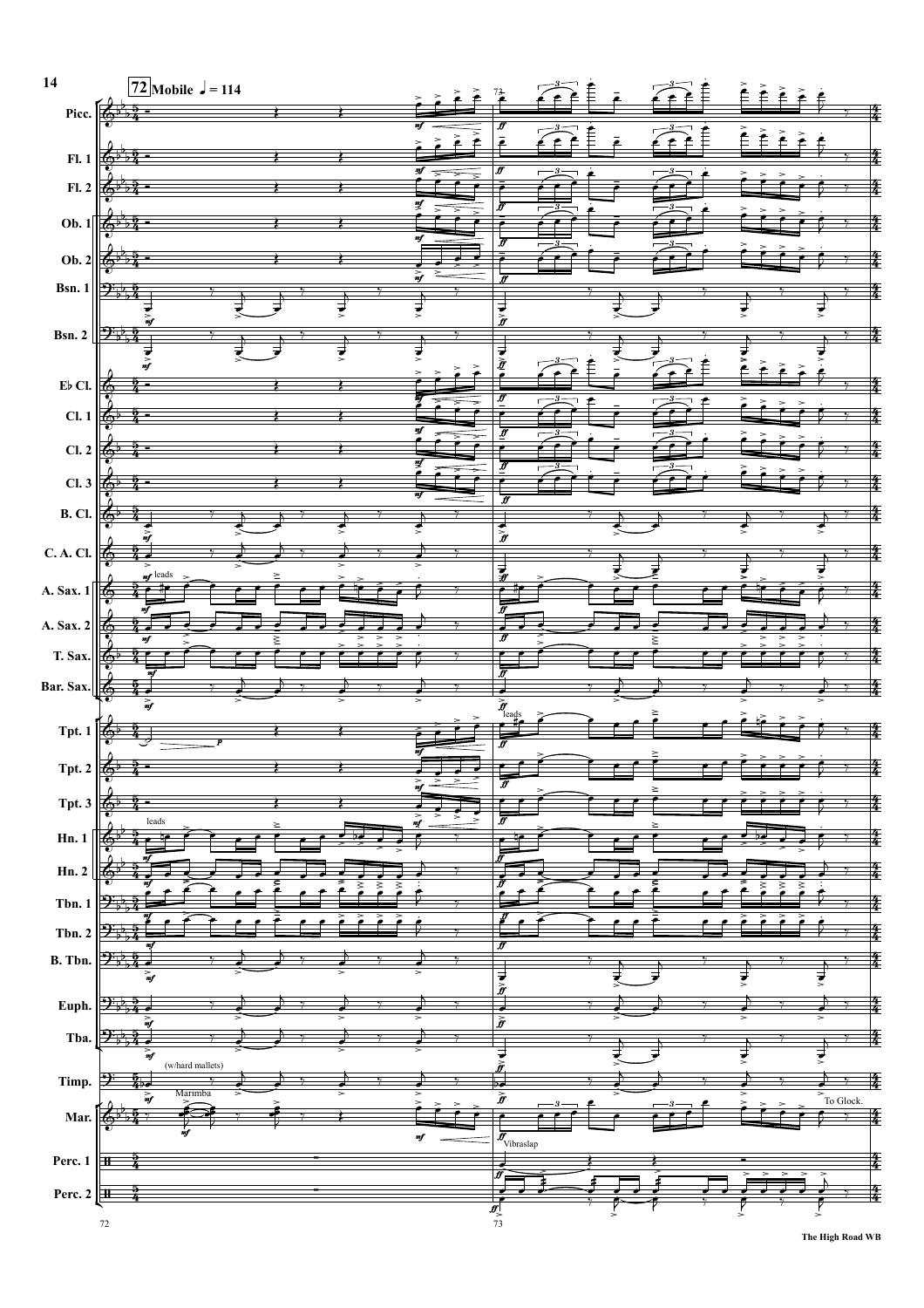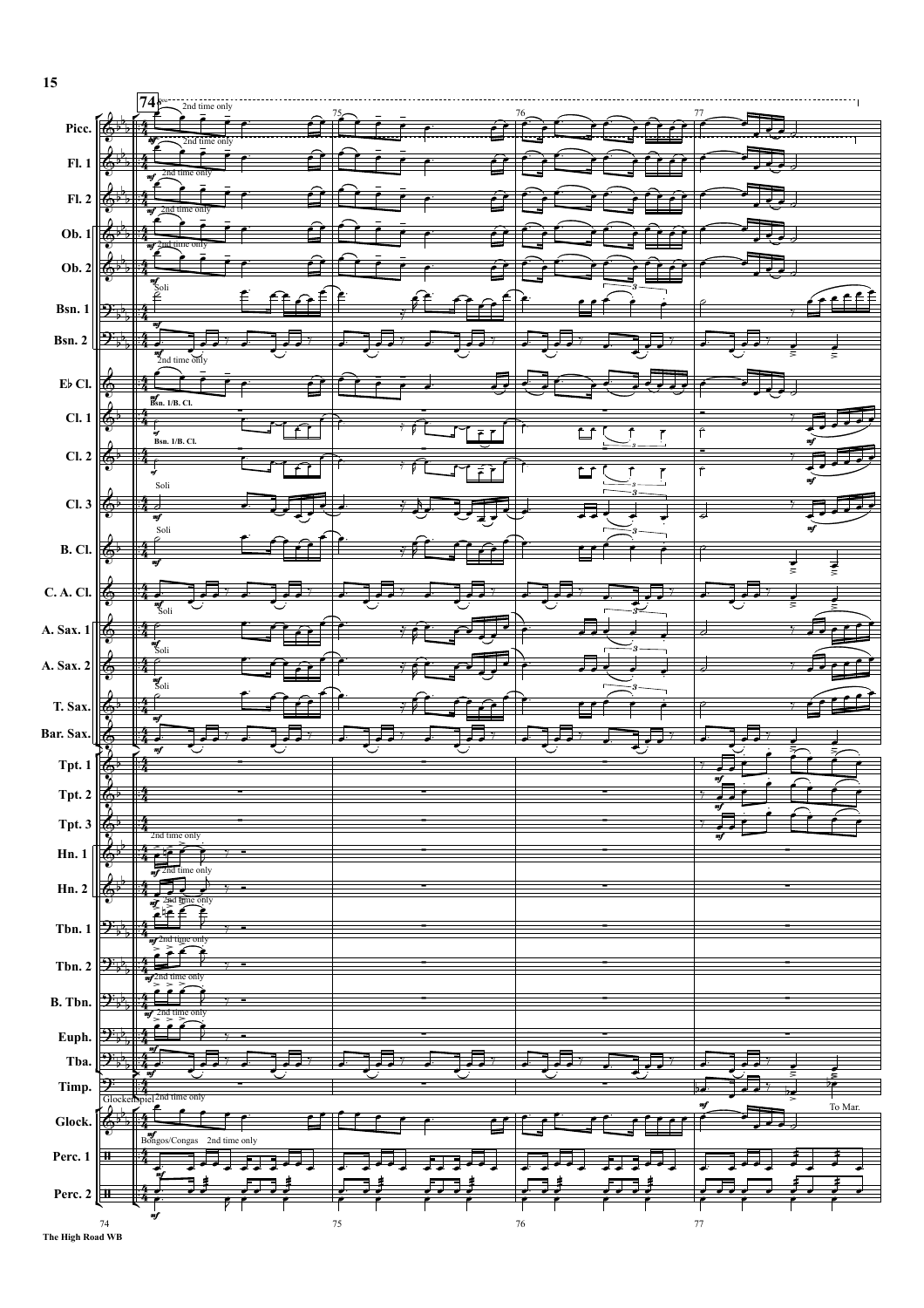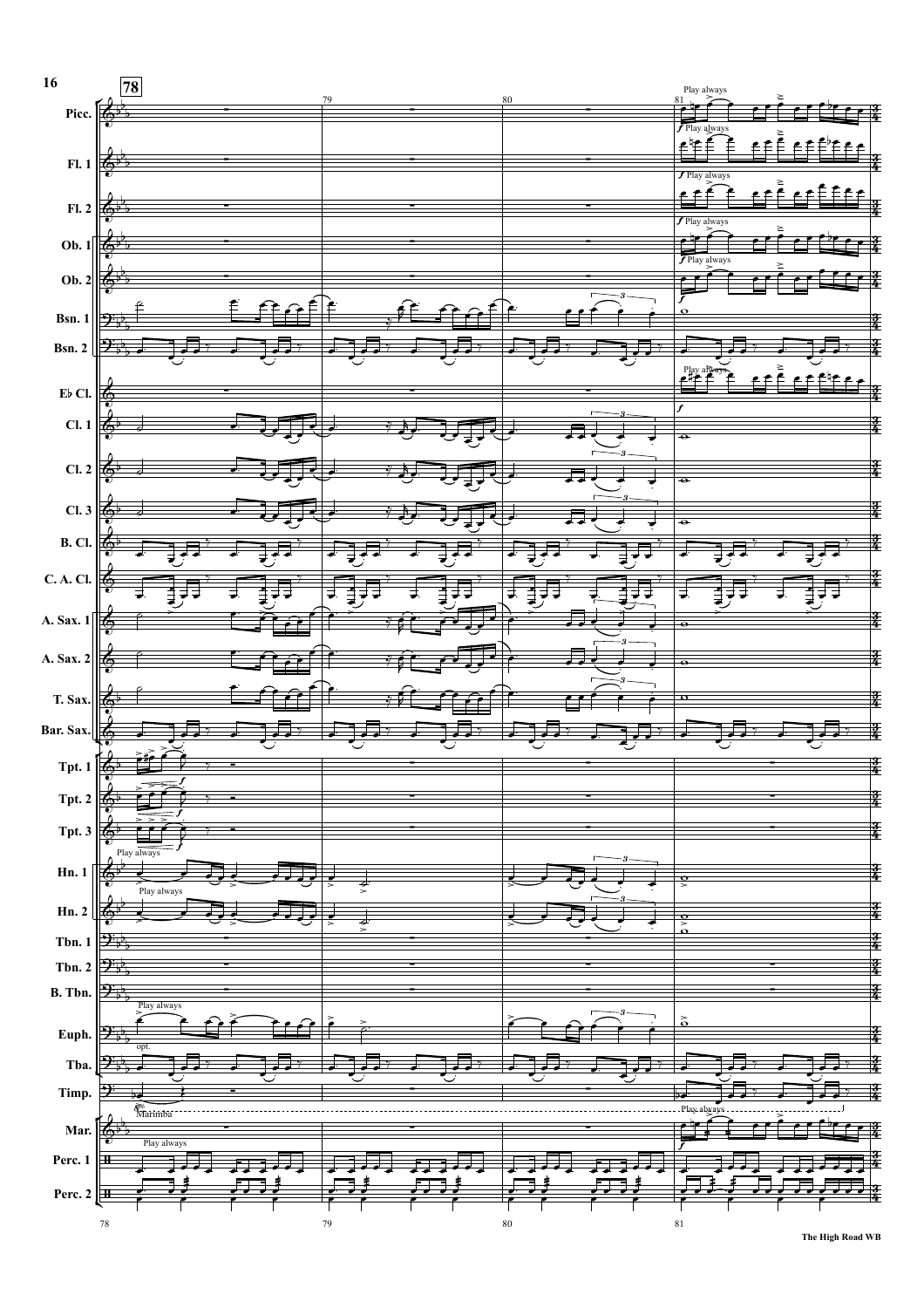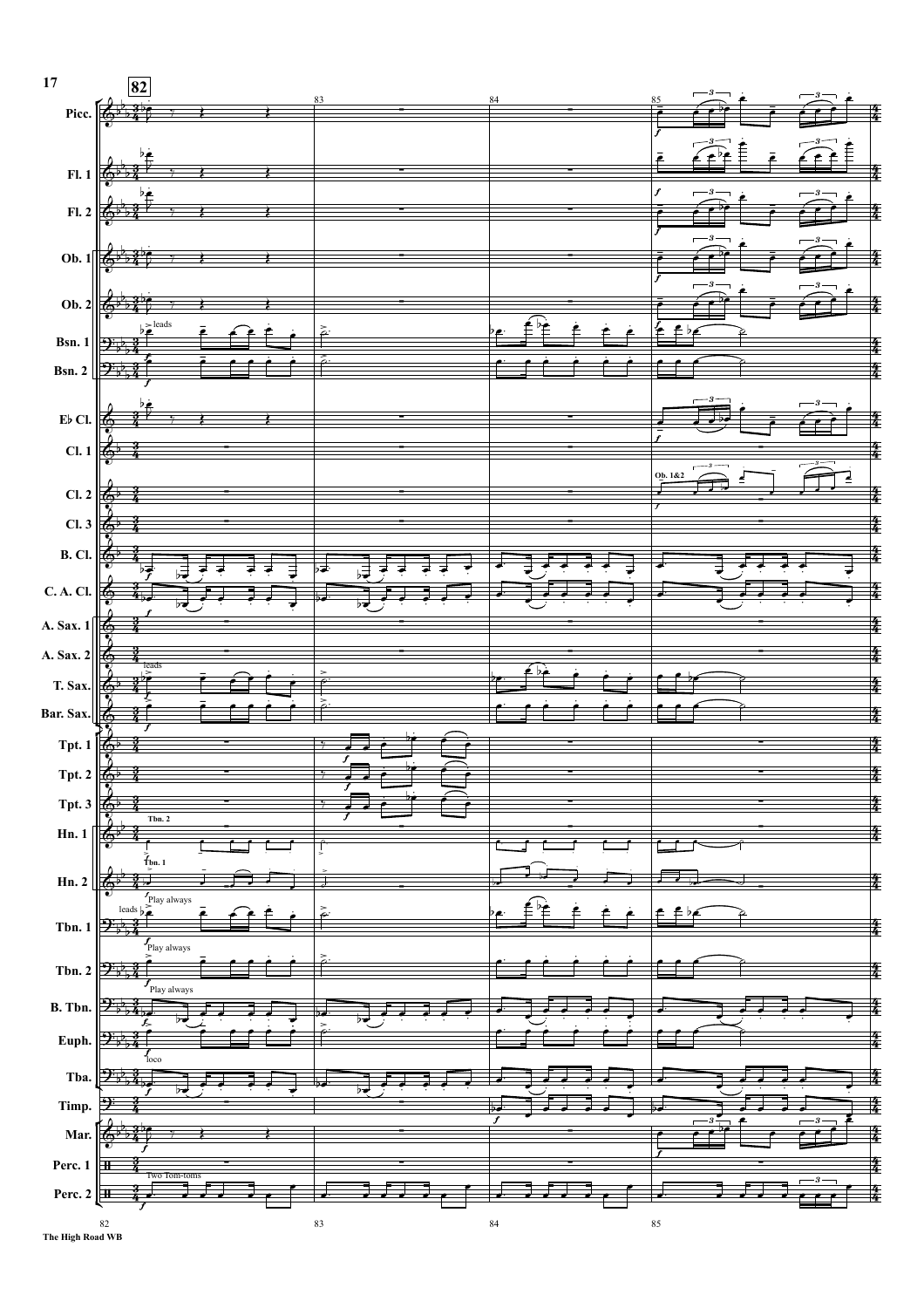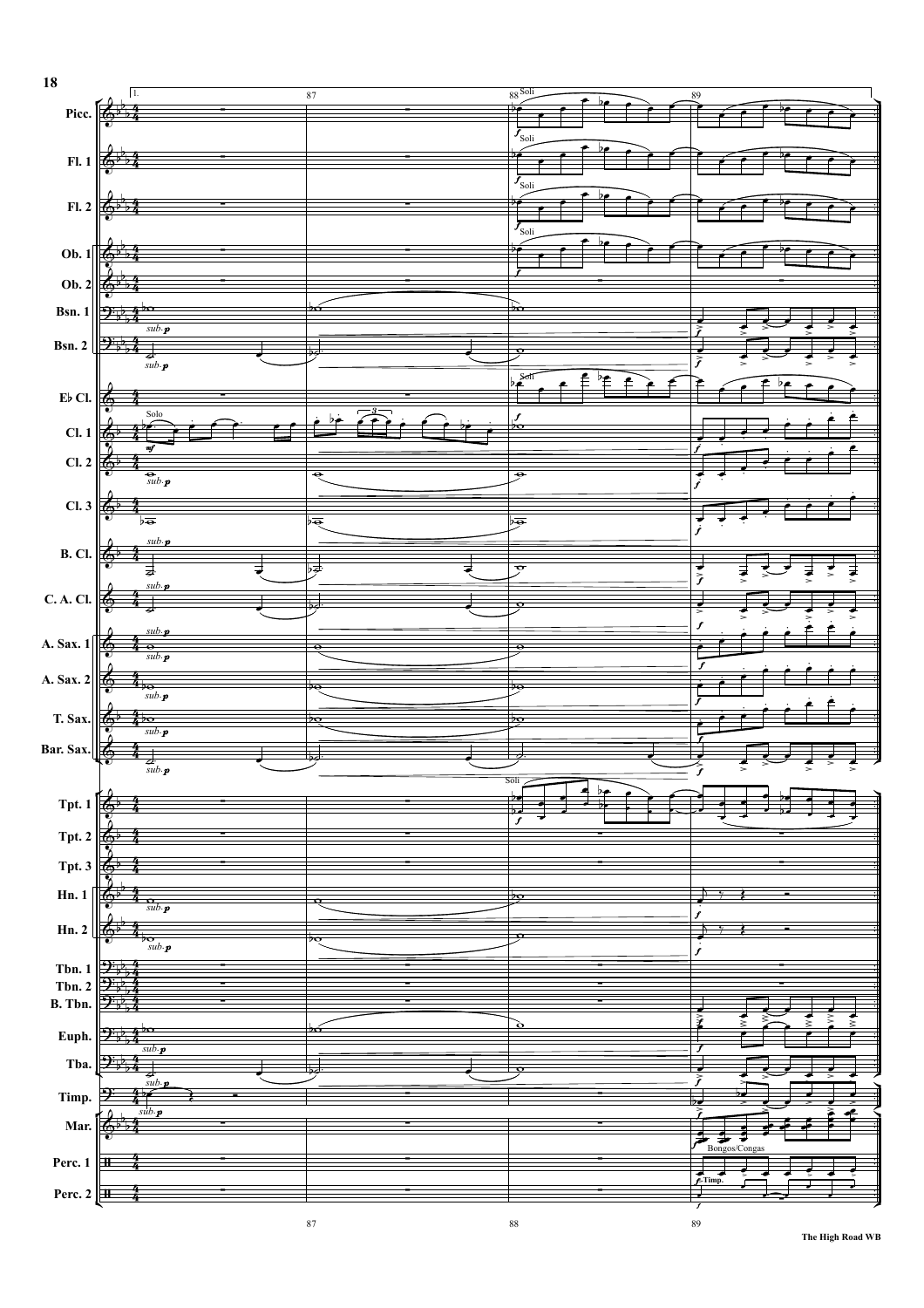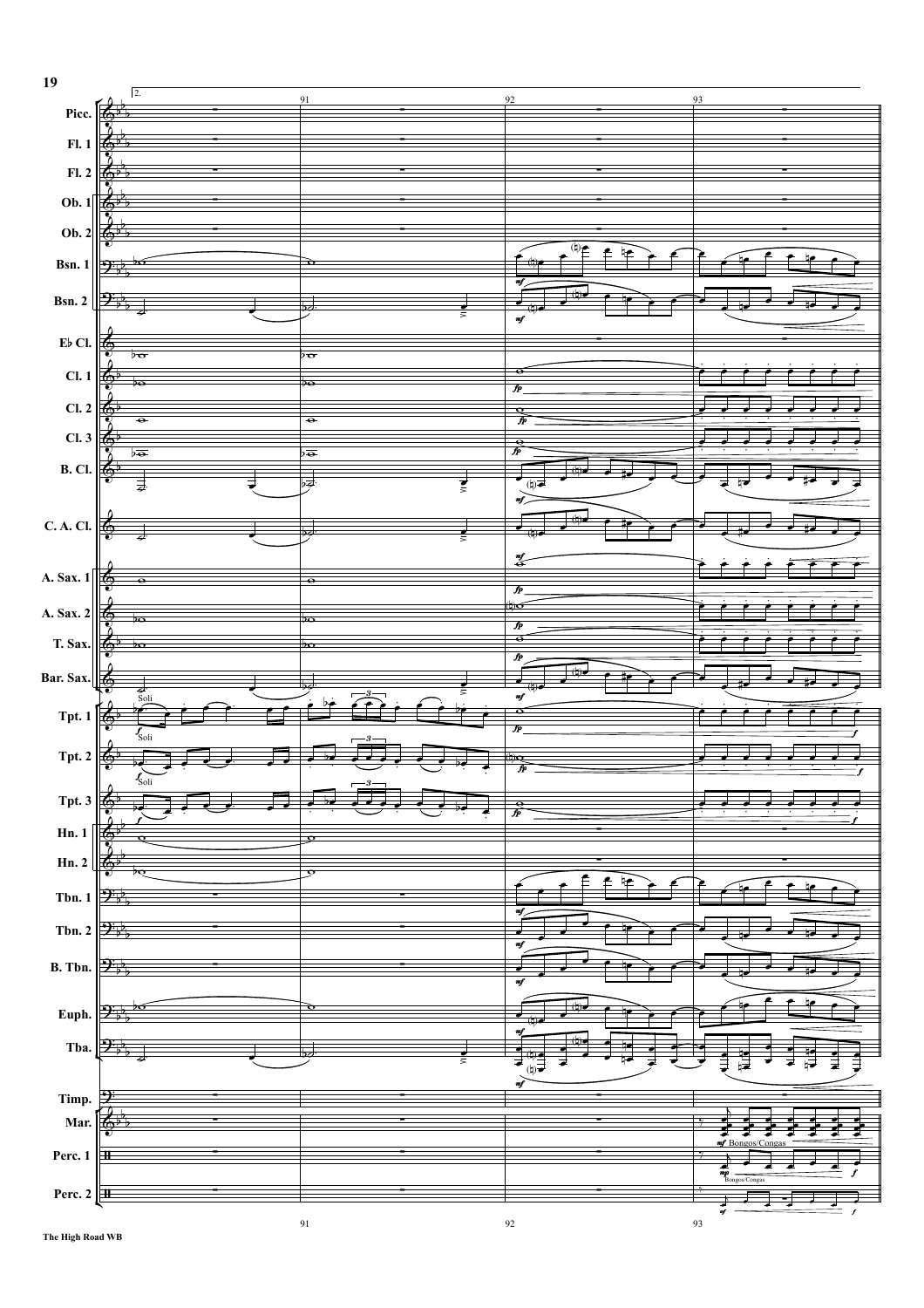